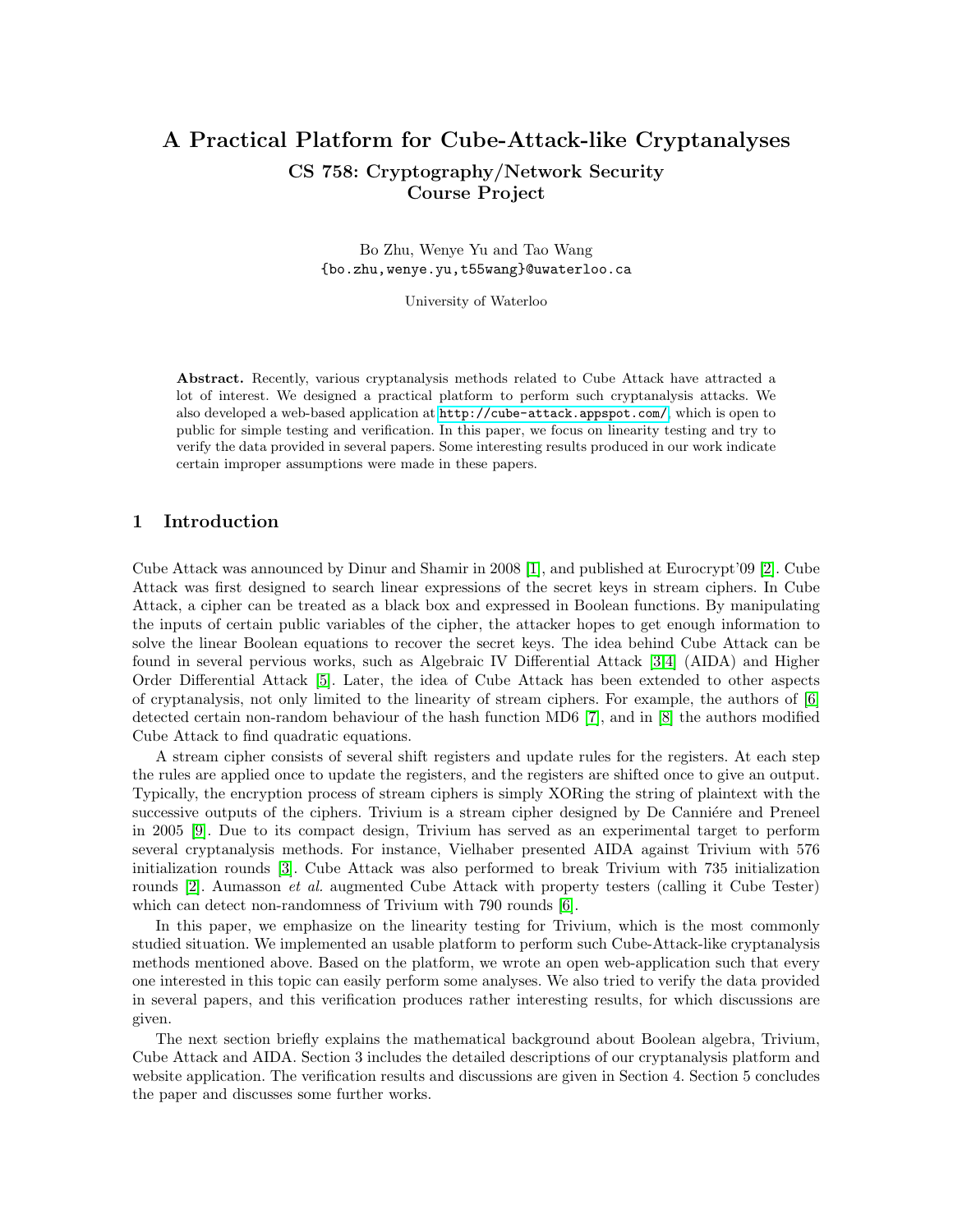## 2 Preliminaries

In this section, we will first introduce the definition of Boolean functions. Based on Boolean functions, the details of the stream cipher Trivium and two attacks on Trivium – Cube Attack and AIDA, will be given. Finally, we will briefly discuss linearity testing.

## 2.1 Boolean Function

Let  $\mathbb{F}_2^n$  denote the *n*-dimension vector space over  $\mathbb{F}_2 = \{0, 1\}$ . The following definition is from [\[10\]](#page-11-9).

**Definition 1.** A Boolean function of n variables is a map from  $\mathbb{F}_2^n$  to  $\mathbb{F}_2$ .

Boolean functions can always be expressed as multi-variable polynomials over  $\mathbb{F}_2$  in Algebraic Normal Form (ANF), as

$$
f(x_0, x_1, \cdots, x_{n-1}) = \sum_{\alpha \in \mathbb{F}_2^n} c_{\alpha} x_0^{a_0} x_1^{a_1} \cdots x_{n-1}^{a_{n-1}},
$$

where  $\alpha = (a_0, a_1, \dots, a_{n-1})$  and the coefficient  $c_{\alpha}$  is a constant in  $\mathbb{F}_2$ . Boolean functions in ANF consist of only two operations, addition modulo 2 (i.e. XOR) and multiplication modulo 2 (AND). The ANF of a Boolean function is also unique [\[11\]](#page-11-10). The Boolean functions in this paper are all written in this way.

## 2.2 Specification of Trivium

A stream cipher can be viewed as an algorithm which produces a stream of bits based on some public initial values and secret keys. Each of these output bits can be seen as being produced by a Boolean function  $f_i$ . Trivium is designed to generate up to  $2^{64}$  bits of key stream from an 80-bit secret key and an 80-bit initial value (IV).

The step function of Trivium uses a 288-bit internal state, denoted as  $(s_1, ..., s_{288})$ . The key stream generation process is given as the following algorithm.

```
for i = 1 to N do
   t_1 \leftarrow s_{66} + s_{93}t_2 \leftarrow s_{162} + s_{177}t_3 \leftarrow s_{243} + s_{288}z_i \leftarrow t_1 + t_2 + t_3t_1 \leftarrow t_1 + s_{91} \cdot s_{92} + s_{171}t_2 \leftarrow t_2 + s_{175} \cdot s_{176} + s_{264}t_3 \leftarrow t_3 + s_{286} \cdot s_{287} + s_{69}(s_1, s_2, ..., s_{93}) \leftarrow (t_3, s_1, ..., s_{92})(s_{94}, s_{95}, ..., s_{177}) \leftarrow (t_1, s_{94}, ..., s_{176})(s_{178}, s_{279}, ..., s_{288}) \leftarrow (t_2, s_{178}, ..., s_{287})end for
```
For the initialization process, the key and IV are loaded into the 288-bit initial state, and all the remaining bits, except  $s_{286}$ ,  $s_{287}$ , and  $s_{288}$ , are set to 0. This is illustrated as below

$$
(s_1, s_2, ..., s_{93}) \leftarrow (K_1, ..., K_{80}, 0, ..., 0)
$$
  

$$
(s_{94}, s_{95}, ..., s_{177}) \leftarrow (IV_1, ..., IV_{80}, 0, ..., 0)
$$
  

$$
(s_{178}, ..., s_{285}, s_{286}, s_{287}, s_{288}) \leftarrow (0, ..., 0, 1, 1, 1)
$$

Before outputting the key scream bit  $z_i$ , the internal state is rotated for 4 cycles ( $N = 4 \times 288 = 1152$ steps) by the same method described above.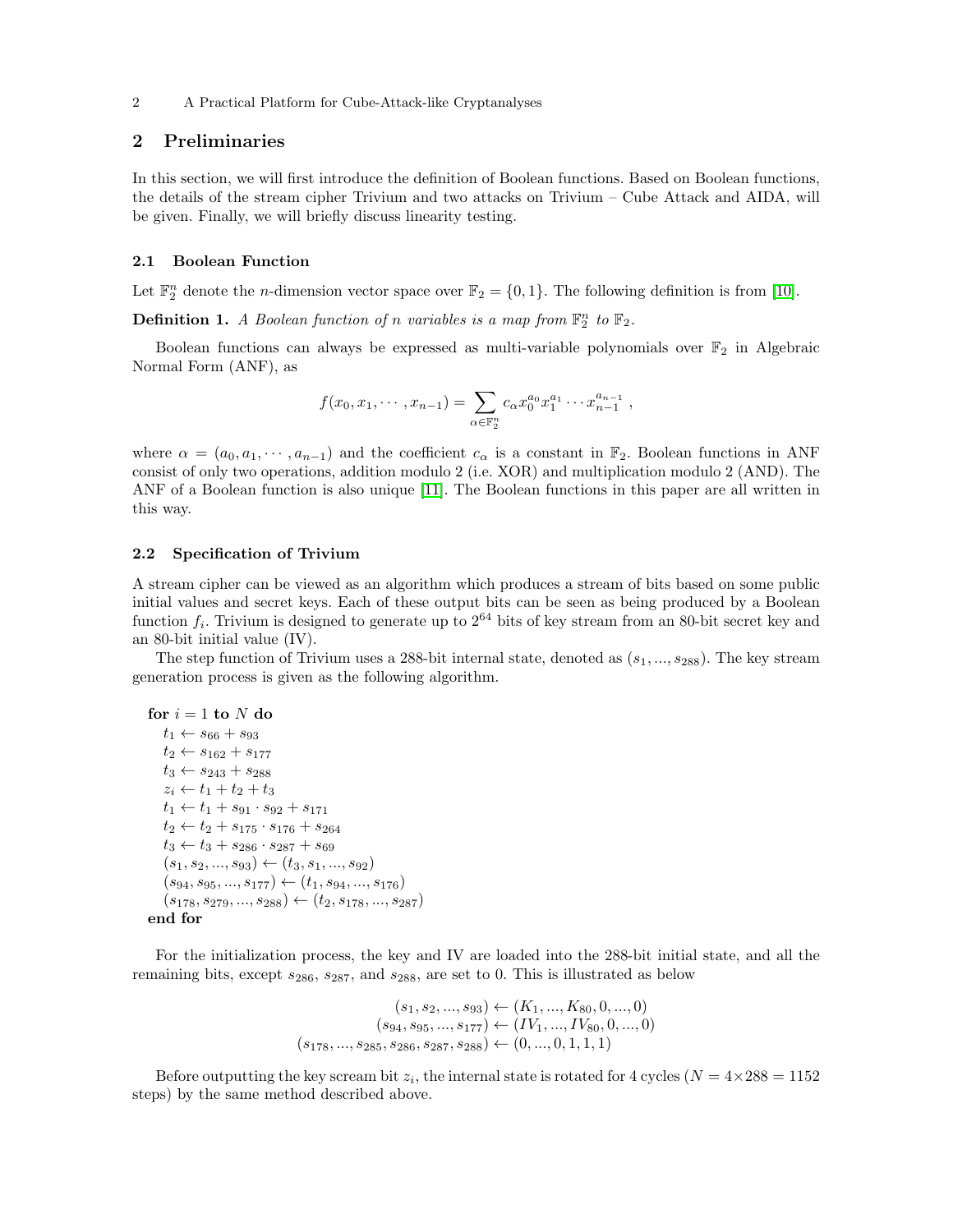## 2.3 Cube Attack

In Cube Attack, we consider the problem of predicting the 1-bit output of a function, f, based on its m-bit public input value  $V = \{v_1, v_2, ..., v_m\}$  and the n-bit secret key  $K = \{k_1, k_2, ..., k_n\}$ ; for convenience let  $X = V \cup K$ .

Suppose I is certain a subset of V. The function  $f$  can be written in the following form.

$$
f(X) \equiv t_I \cdot p_{S(I)} + q_I(X) ,
$$

where we have

- $I$  is called the *cube*;
- $t_I$  is the multiple of all variables whose indices are in  $I$ ;
- $p_{S(I)}$  is called the *superpoly*;
- $q_I$  contains any and all terms that are not divisible by  $t_I$ .

Our objective is to find representations of the above form where  $p_{S(I)}$  is a linear polynomial of the variables in K, the key; each linear polynomial gives us 1-bit information about K. When  $p_{S(I)}$  is such a linear polynomial, we call  $t_I$  a maxterm.

The main observation that allows us to make use of this linear polynomial is as follows.

Theorem 1.  $p_{S(I)} \equiv \sum$  $v \in C_I$  $p$  modulo 2, where  $C_I$  is the set of all possible value assignments to the

values indexed by I.

A proof is presented in [\[2\]](#page-11-1). This theorem gives us access to the linear polynomial corresponding to any maxterm; that is to say, if we are able to find such a representation, we will be able to use the linear polynomial in the keys to get 1 bit of information about the key.

## <span id="page-2-1"></span>2.4 AIDA

Algebraic IV Differential Attack (AIDA) is presented first in [\[3\]](#page-11-2) and later in [\[4\]](#page-11-3) as a powerful tool to analyze stream ciphers. In AIDA, the Boolean functions of stream ciphers are written as

$$
f(v_1, v_2, \cdots, v_n, \kappa) = \bigoplus_{I \subseteq \{1, 2, \cdots, n\}} a_I(\kappa) v_I^{\wedge} ,
$$

where  $v_1, v_2, \dots, v_n$  are the bits of IV, and  $\kappa$  denotes the vector of secret key bits. The notation  $v_I^{\wedge}$  is similar to  $t_I$  in Cube Attack, and  $a_I(\kappa)$  is the coefficient of the monomial  $v_I^{\wedge}$ .

The fundamental principle of AIDA is the following equation.

$$
a_I(\kappa) = \bigoplus_{M \subseteq I} d_M \;,
$$

where  $d_M$  denotes the corresponding entries in the truth table when the IV bits whose indices are in the set M are set to one, and the other bits are assigned zero. Thus,  $2^{|I|}$  queries of the function f are enough for calculating the value of  $a_I(\kappa)$ .

We think the main difference between Cube Attack and AIDA is how they treat the indices not in the cubes. In Cube Attack, the variables outside the cubes are left undetermined<sup>[1](#page-2-0)</sup>, because their values do not influence the final output, i.e.  $p_{S(I)}$ . On the other hand, in AIDA, these variables are assigned zero. This small difference will eventually result in big gaps in theoretical and practical analyses. We will give more discussions on this in Section [4.1.](#page-6-0)

<span id="page-2-0"></span> $<sup>1</sup>$  Please see the second line on the sixth page of [\[2\]](#page-11-1).</sup>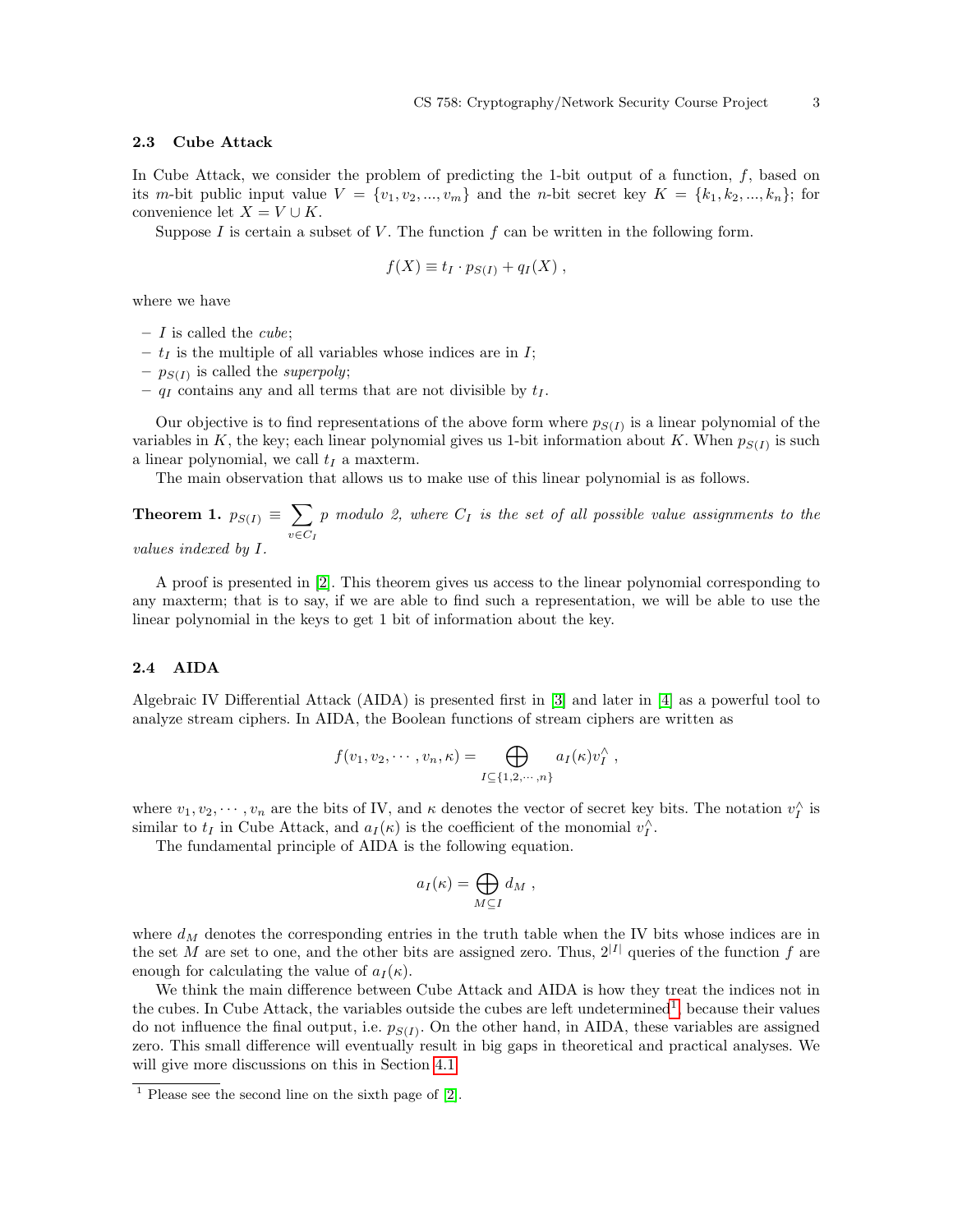## <span id="page-3-0"></span>2.5 Linearity Testing

By the standard Blum-Luby Rubinfeld (BLR) linearity testing  $[12]$ , a polynomial f is linear in its inputs if we have

$$
f(0) + f(x) + f(y) + f(x + y) = 0
$$
 for all x, y

Suppose that we test the linearity of a function f by uniformly choosing random input values  $x$ and  $\gamma$ . It is of interest to consider how likely it is that this method demonstrates that a function is not linear. Suppose f is not linear and contains some term  $x_1x_2...x_i$ . Then this term evaluates to 1 with chance  $2^{-i}$  (where all of the variables in the term are taken to be 1) and 0 with chance  $1 - 2^{-1}$ . However, note that when  $i$  increases, the function containing this term also tends to be more linear in the sense that this non-linear term rarely appears. A tight bound on the relationship between the linearity of the function and how often the BLR linearity testing rejects is given in [\[13\]](#page-11-12). One interesting result shown in the paper can be presented as follows.

**Theorem 2.** Let  $Dist(f) = min_q\{Pr_u[f(u) \neq g(u)]\}$ , where g is a linear function using the same domain and range as f. Then, using the BLR test, the rejection probability of BLR is at least as large as  $Dist(f)$ .

In other words, the rejection probability of BLR is at least the *non-linearity* of the function concerned. This demonstrates that BLR is a decent test.

## 3 Implementations of the Platform and Web-based Application

In this section, we will show how we implemented the practical platform for Cube-Attack-like cryptanalyses, and discuss different kinds of linearity testing algorithms used in the platform. At last, a brief description of the design of our cryptanalysis website will be given.

## 3.1 A Practical Cryptanalysis Platform

We provide a platform to perform the Cube-Attack-like cryptanalyses. It is an implementation of the two attacks on Trivium in practice. The program can be divided into two parts: the part for generating Trivium key stream employs the C source code with an interface for external invocation, and the main part of the platform is realized in Python code, which enables the protability of the platform. This platform can be further decomposed into four components:

- 1. Higher Order Differential calculates the higher order derivates needed to perform the actual attack methods, such as AIDA or Cube. The difference between AIDA and Cube lies in their attack process, which is illustrated in Section [2.4.](#page-2-1) Both of the methods are tested in our work.
- 2. Property Testing detects the properties, such as balance, low degree, linearity, and presence of a variable, on the original polynomial. The property testing in the project is mainly focused on linearity testing.
- 3. Ciphers invokes external libraries written in C to gain efficiency in the computation of stream ciphers. There are two versions of libraries adopted: one imports ctypes and the other imports Python.h. The version with Python.h is used in the actual implementation, as it allows Python methods to be invoked directly in C programming and thus it is faster.
- 4. Main Controller acts as the attack control that communicates with outsider.

Each of these four components performs different roles independently, and thus are reusable in other applications. The use of script language Python as our platform language is because of its simplicity and portability, which is an obvious advantage in our website design in Section [3.3.](#page-5-0)

An overview of the platform code organization is illustrated in Fig. [1.](#page-4-0)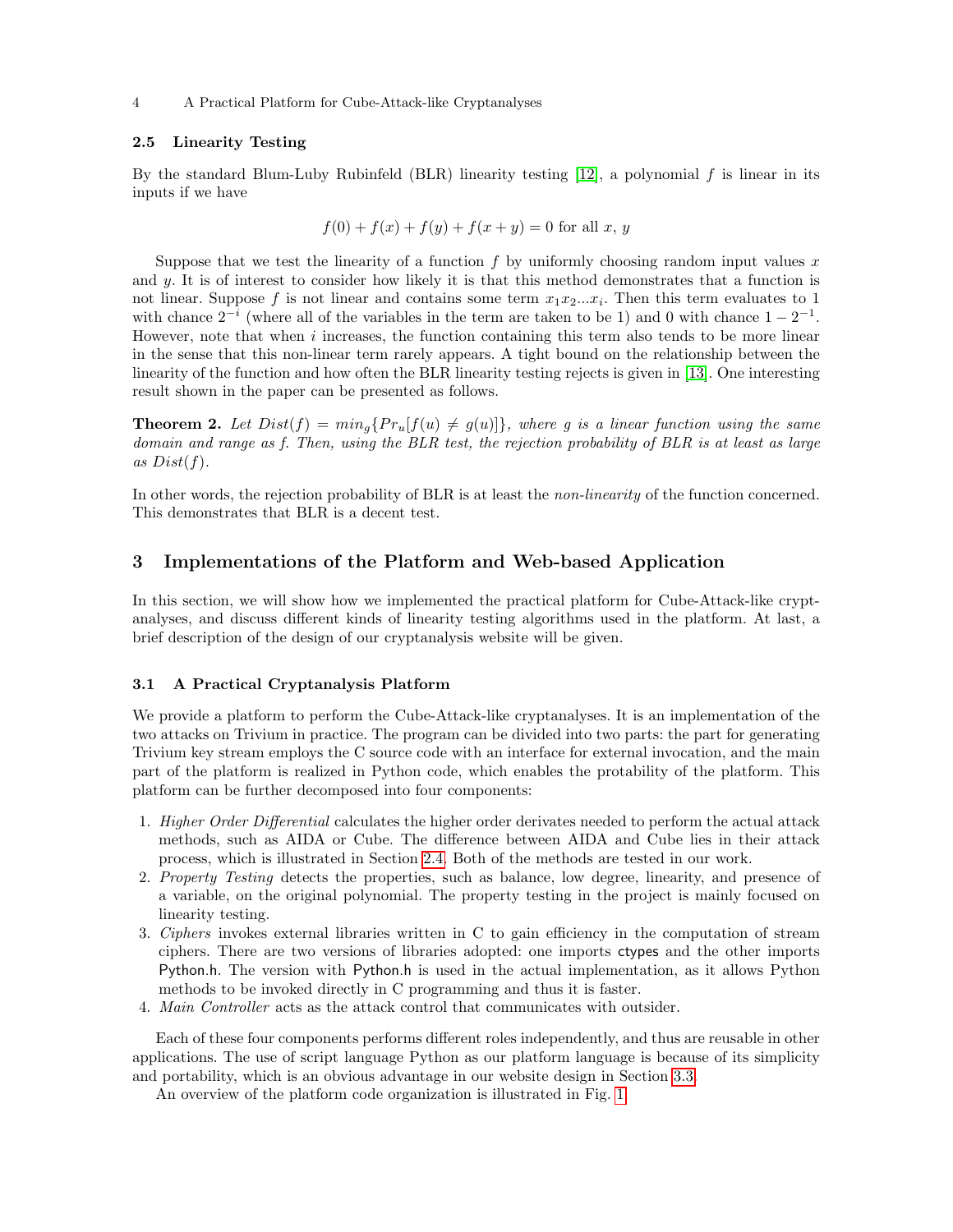

<span id="page-4-0"></span>Fig. 1. Organization of the source code for the platform.

#### 3.2 Linearity Testing Algorithms

One of the important goals of this project is to verify the experimental results of attacks on the stream cipher Trivium stated in related papers. Therefore in this section, the objective will be to test whether or not a Boolean function  $f: \{0,1\}^n \to \{0,1\}$  is linear, and if so, we want to discover the expression of f. The theorem of linearity testing is mentioned in Section [2.5.](#page-3-0) An algorithm strictly following the definition is stated as Algorithm [1.](#page-4-1) If the equation  $f(0) + f(x) + f(y) + f(x + y) = 0$  holds for (sufficiently large) C times, then we consider f as a linear function. And after passing the linearity testing, the algorithm will continue to output the indices of the linear variables. There is a small trick that  $f(z) + f(0) = 1$  implies the *i*-th input bit serves as a linear variable in f, which is like applying AIDA to a 1-dimension cube. However, this textbook algorithm has some drawbacks. For example,

<span id="page-4-1"></span>Algorithm 1 Standard Linearity Testing for  $c = 1$  to  $C$  do Randomly choose two input values  $x$  and  $y$ if  $f(0) + f(x) + f(y) + f(x + y) \neq 0$  then Reject and halt end if end for for  $i = 1$  to n do  $z \leftarrow (0, 0, ..., 1, ..., 0)$  where only the *i*-th bit is 1 if  $f(z) + f(0) = 1$  then Output i end if end for

for each trail of the testing, we should generate two random inputs, and evaluate the function f three times  $(f(0))$  can be evaluated only once, and stored for later use).

During the verification process, the linear variables are usually provided and need to be tested carefully. Define a function  $h(S)$  to be the LSB of the set S's Hamming weight, i.e.  $h(S) = 0$  when the number of non-zero variables in the set is even;  $h(S) = 1$  when odd. Then we design the following Algorithm [2.](#page-5-1)

It is easy to see that if f is a linear function in terms of the variables in S, then  $f(x) + h(S) = f(0)$ will always hold. One disadvantage of this algorithm is that if the size of the set S increases, the number of testings will grow exponentially. However, fortunately the numbers of the linear variables that we have tested are fairly small, typically 1 or 2. Algorithm [2](#page-5-1) is suitable for verification and counting the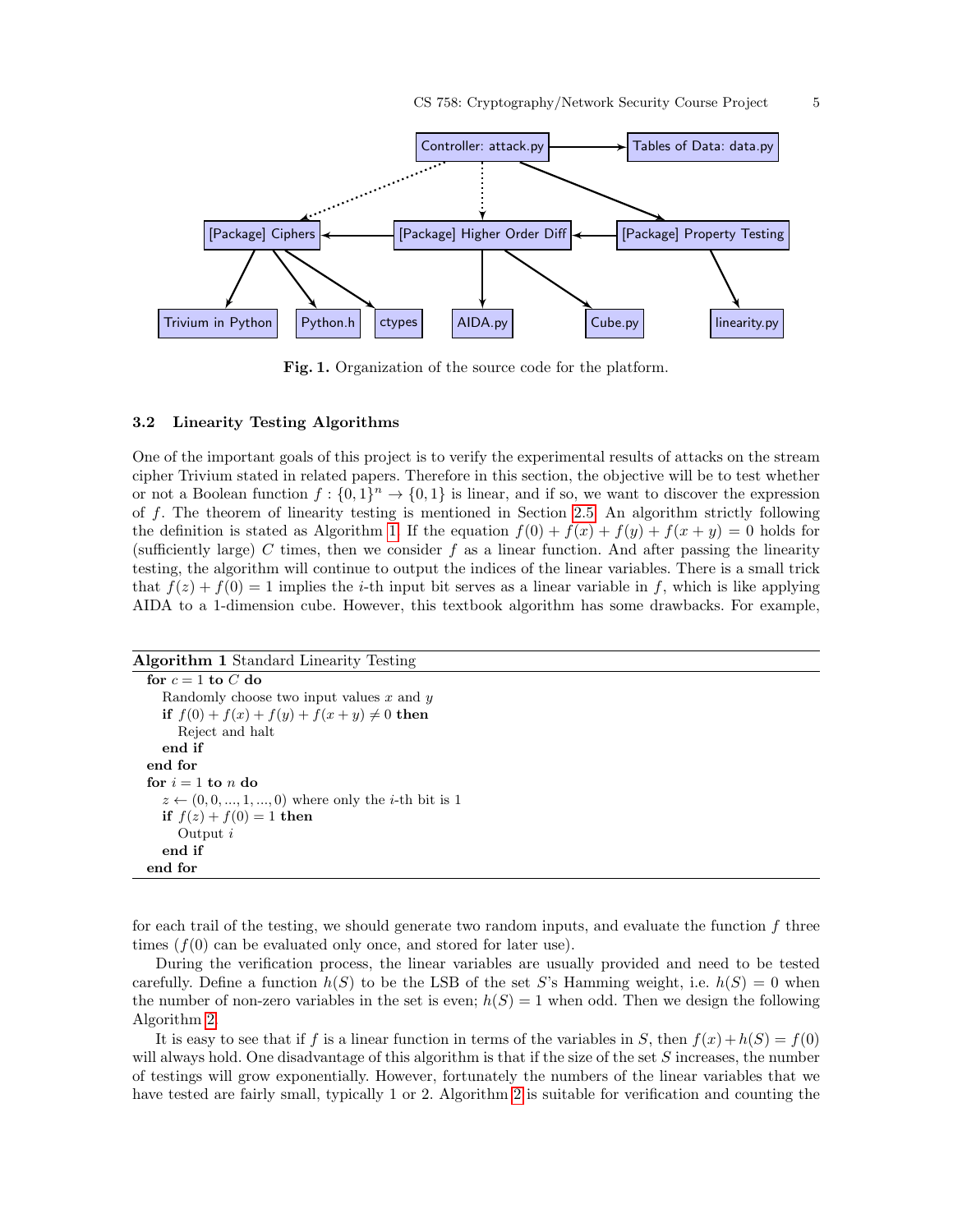6 A Practical Platform for Cube-Attack-like Cryptanalyses

<span id="page-5-1"></span>

| <b>Algorithm 2</b> Dense Linearity Testing                                  |
|-----------------------------------------------------------------------------|
| $S \leftarrow$ the set of linear variables to be tested                     |
| for $c = 1$ to C do                                                         |
| for each possible $0/1$ combinations of the values of the variables in S do |
| Randomly assign $0/1$ to the other variables of x not in S                  |
| if $f(x) + h(S) \neq f(0)$ then                                             |
| Reject and halt                                                             |
| end if                                                                      |
| end for                                                                     |
| end for                                                                     |

number of failures, because each linear variable is tested equally and thoroughly. This algorithm is the one we actually used in our verification programs. As long as one 0/1 combination fails, the counter of failures will increase by 1.

For attacks, we also devise an efficient algorithm, shown as Algorithm [3.](#page-5-2) Compared with Algorithm [1,](#page-4-1) this algorithm moves ahead the process of searching linear variables, and then test the linearity of each term. It is easy to prove that as long as these terms are linear, their linear combination is also linear. In Algorithm [2,](#page-5-1) if the number of linear variables is d, then f will be evaluated  $2^d \cdot C$  times for verification. While in Algorithm [3,](#page-5-2) we only need to perform  $2 \cdot d \cdot C$  times.

<span id="page-5-2"></span>Algorithm 3 Term-by-Term Linearity Testing

```
S \leftarrow an empty set
for i = 1 to n do
  x \leftarrow (0, 0, ..., 1, ..., 0) where only the i-th bit is 1
  if f(x) + f(0) = 1 then
     Add i into the set Send if
end for
for each j in the set S do
  for c = 1 to C do
     Randomly choose an input value y
     z \leftarrow yy_j \leftarrow 0 and z_j \leftarrow 1if f(y) = f(z) then
        Reject and halt
     end if
  end for
end for
```
## <span id="page-5-0"></span>3.3 Website Application

Besides the platform for Cube-Attack-like cryptanalyses running on local machines, a web-based appli-cation is also developed and is open to public<sup>[2](#page-5-3)</sup>. This website aims to provide a user-friendly interface to any person who is interested in Cube-Attack-like cryptanalyses.

Linearity is tested at the website. The user first can select from a list of target ciphers, such as Trivium (and only Trivium is provided at this moment), to perform an attack. By sending the request to the server, our program is able to verify whether we can obtain a linear function in terms of the secret key bits, and if so, the corresponding key expression will be returned and displayed on the web page, along with the total execution time. Fig. [2](#page-6-1) shows part of the web page.

<span id="page-5-3"></span><sup>2</sup> Please have a try at <http://cube-attack.appspot.com/>.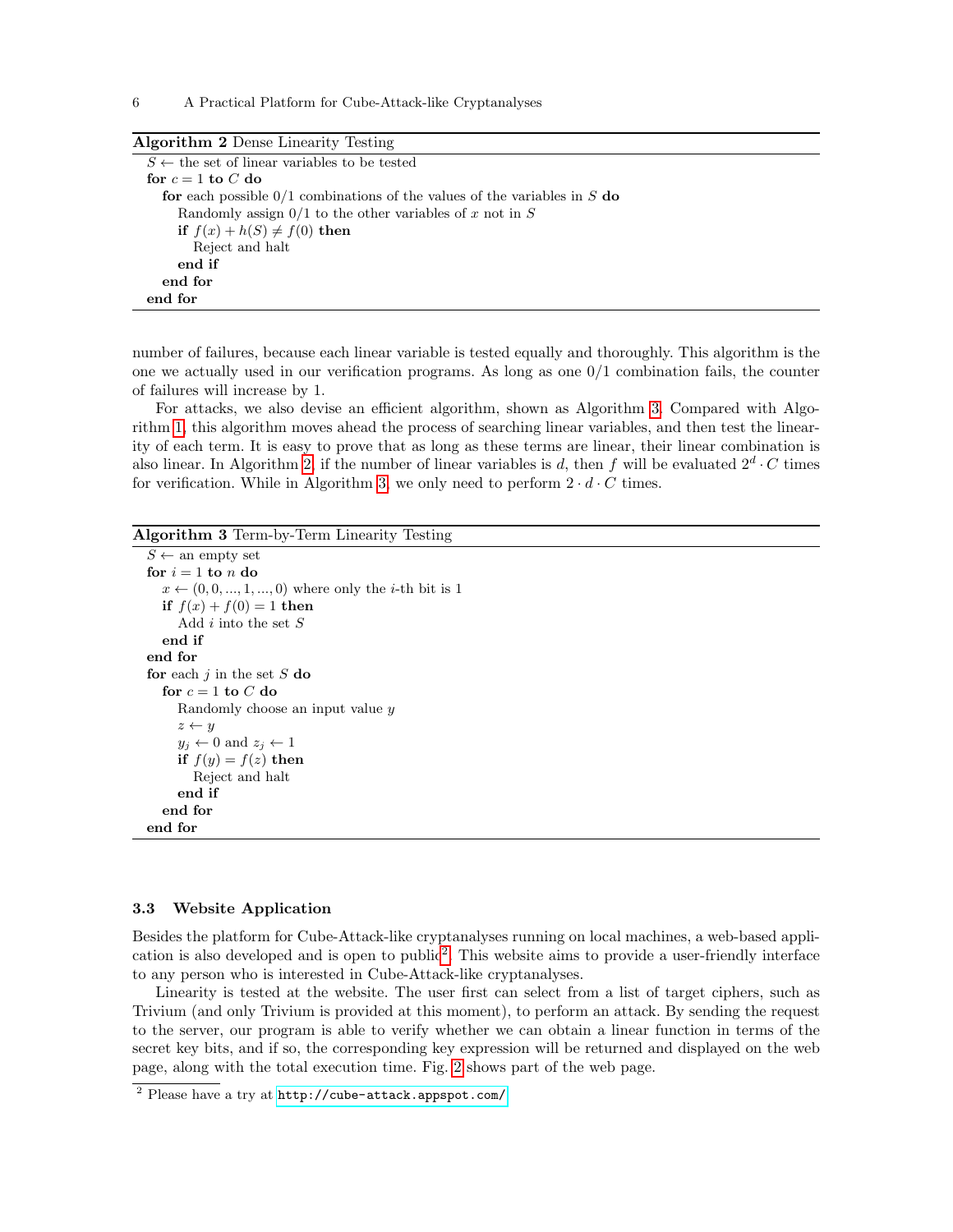| Select a target cipher to attack: Trivium $\sqrt{ }$ reduced to 596 (1152 at most) rounds. |  |  |  |  |
|--------------------------------------------------------------------------------------------|--|--|--|--|
| Please enter the indices of the IVs in a Cube:                                             |  |  |  |  |
| 3, 6, 11, 14, 1, 55                                                                        |  |  |  |  |
| (separated by commas, and ranged from 0 to 79)                                             |  |  |  |  |
| Press to Attack                                                                            |  |  |  |  |
| Expression: ko<br>Time Used: 12.06 sec<br>Linear?   Yes!                                   |  |  |  |  |

<span id="page-6-1"></span>Fig. 2. An illustration of the Cube-Attack-like cryptanalysis website (part).

The application is developed by Google App Engine with Python<sup>[3](#page-6-2)</sup>, which is portable and easy to maintain. The web application interacts with Google's web server using the CGI protocol. Thirdparty frameworks such as Django is also used, with the AJAX technique to synchronize the dynamic response on the web page. Here is a brief description of how the whole process works: When a user sends the remote procedure call (RPC) requesting for the linearity testing, the RPCHandler at server side captures the AJAX request and the Python methods defined in class RPCMethods will be remote called directly and thus able to invoke other Python methods to perform the linearity testing. The portability of Python allows us to easily integrate our previous offline platform with the web application.

As a web application, security becomes a big concern. The remote calls are limited to only those methods in a single class RPCMethods. Besides, the use of interface libraries is restricted, so we changed our generating code of Trivium key stream from C code to a Python version, which is more conformed, but slower.

## 4 Testing Results and Discussions

By running our program, we have tested the data provided in several papers [\[2,](#page-11-1)[3](#page-11-2)[,8,](#page-11-7)[14\]](#page-11-13). During the testing, we found some interesting problems. For examples, Dinur and Shamir did not follow their theoretical analysis when they were programming, in which case they cannot guarantee the terms derived from the obtained Cubes were maxterms. Nevertheless, this set of data falls perfectly into the theorem of AIDA [\[3\]](#page-11-2). And we disprove the argument given in another paper [\[14\]](#page-11-13), where the authors state the data in [\[3\]](#page-11-2) is wrong. We will give the detailed programming results and analyses in this section. The following subsections are titled using the names of tested papers.

#### <span id="page-6-0"></span>4.1 Cube Attacks on Tweakable Black Box Polynomials

In Cube Attack, the attacker assigns all the possible combinations of  $0/1$  values to variables in the cube, and leave all the other variables undetermined. This means that in the testing we should assign random values to the variables outside the cubes. However, in this way, all the data in this paper failed during the verification process. This situation is also mentioned in [\[14\]](#page-11-13). Our testing results are shown in Table [1.](#page-7-0)

The values in the column named  $#Failures (Random)$  show the failure numbers of the linearity testing in the case when the IV bits outside the cubes are chosen randomly. However if the bit variables outside the cubes are set to zero, then all the data can pass the linearity test (please see the numbers in the last column of Table [1\)](#page-7-0). Dinur and Shamir also mentioned in their paper<sup>[4](#page-6-3)</sup> that all the public variables outside the cubes were set to 0 in their program. However, in this way, the obtained cubes

<span id="page-6-2"></span><sup>&</sup>lt;sup>3</sup> For more details, please visit <http://code.google.com/appengine/docs/python/overview.html>.

<span id="page-6-3"></span> $4$  Please see the last fifth line on the twentieth page of  $[2]$ .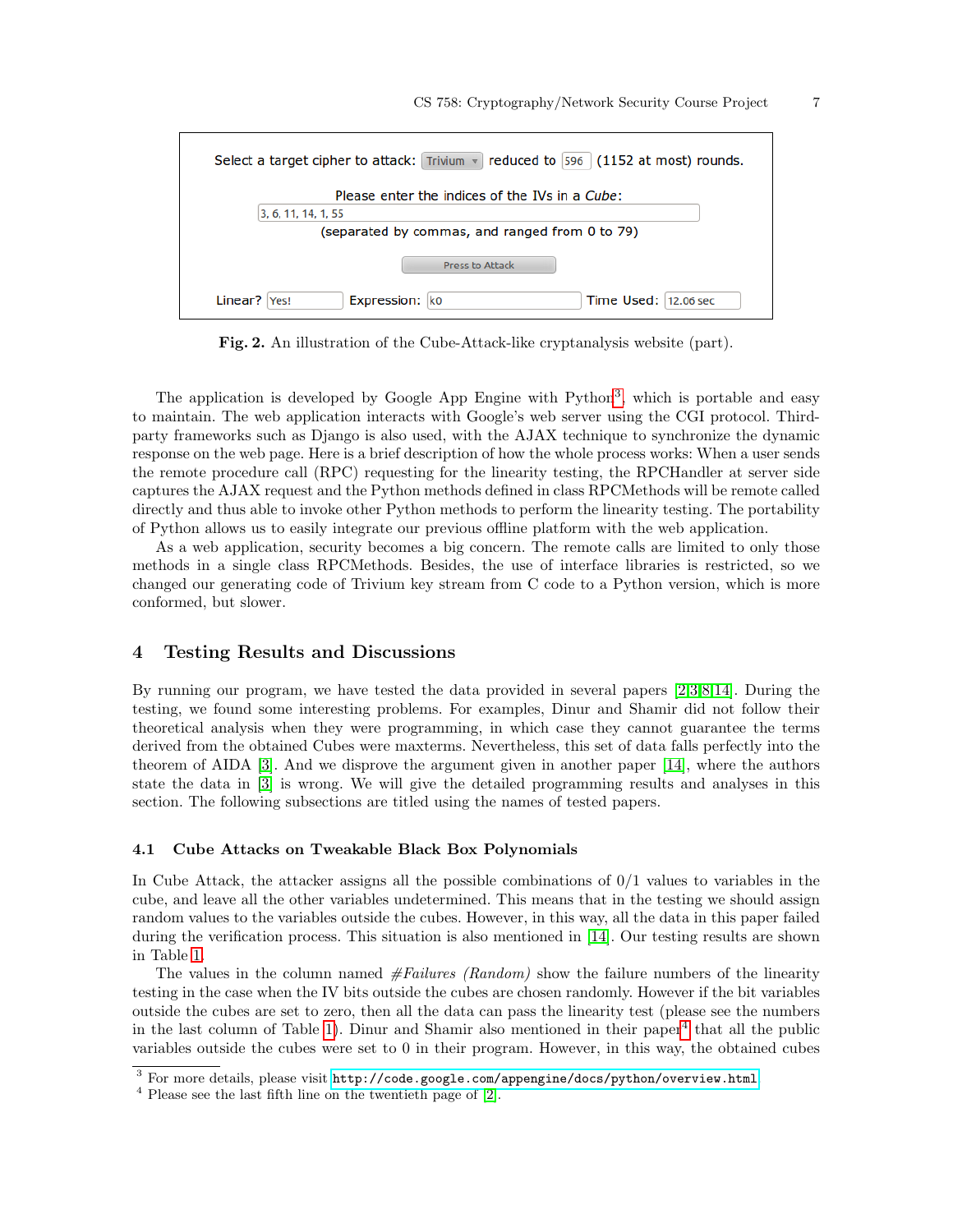<span id="page-7-0"></span>

| <b>Table 1.</b> Verification Results for Table 1 in $[2]$ (1000 times for each entry). |  |  |  |  |  |
|----------------------------------------------------------------------------------------|--|--|--|--|--|
|----------------------------------------------------------------------------------------|--|--|--|--|--|

| $#Init$ Rounds | IV Bits in a Cube                                          |               | Linear Key Bits $\ \#$ Failures (Random) $\#$ Failures | (Zero)                             |
|----------------|------------------------------------------------------------|---------------|--------------------------------------------------------|------------------------------------|
| 675            | v2, v13, v20, v24, v37, v42, v43, v46, v53, v55, v57, v67  | k0, k9, k50   | 995                                                    | $\Omega$                           |
| 673            | v2, v12, v17, v25, v37, v39, v46, v48, v54, v56, v65, v78  | k0, k24       | 941                                                    | 0                                  |
| 674            | v3, v14, v21, v25, v38, v43, v44, v47, v54, v56, v58, v68  | k1, k10, k51  | 995                                                    | $\boldsymbol{0}$                   |
| 672            | v3, v13, v18, v26, v38, v40, v47, v49, v55, v57, v66, v79  | k1, k25       | 939                                                    | $\boldsymbol{0}$                   |
| 678            | v0, v5, v7, v18, v21, v32, v38, v43, v59, v67, v73, v78    | k2, k34, k62  | 995                                                    | $\boldsymbol{0}$                   |
| 677            | v1, v6, v8, v19, v22, v33, v39, v44, v60, v68, v74, v79    | k3, k35, k63  | 1000                                                   | $\boldsymbol{0}$                   |
|                |                                                            |               |                                                        |                                    |
| 675            | v11, v18, v20, v33, v45, v47, v53, v60, v61, v63, v69, v78 | k4            | 748                                                    | $\boldsymbol{0}$                   |
| 677            | v5, v14, v16, v18, v27, v31, v37, v43, v48, v55, v63, v78  | k5            | 731                                                    | $\boldsymbol{0}$                   |
| 675            | v1, v3, v6, v7, v12, v18, v22, v38, v47, v58, v67, v74     | k7            | 750                                                    | $\boldsymbol{0}$                   |
| 676            | v1, v12, v19, v23, v36, v41, v42, v45, v52, v54, v56, v66  | k8, k49, k68  | 994                                                    | $\boldsymbol{0}$                   |
| 684            | v0, v4, v9, v11, v22, v24, v27, v29, v44, v46, v51, v76    | k11           | 750                                                    | $\boldsymbol{0}$                   |
| 673            | v0, v5, v8, v11, v13, v21, v22, v26, v36, v38, v53, v79    | k12           | 745                                                    | $\boldsymbol{0}$                   |
| 673            | v0, v5, v8, v11, v13, v22, v26, v36, v37, v38, v53, v79    | k13           | 742                                                    | $\overline{0}$                     |
| 672            | v2, v5, v7, v10, v14, v24, v27, v39, v49, v56, v57, v61    | k14           | 775                                                    | $\boldsymbol{0}$                   |
| 685            | v0, v2, v9, v11, v13, v37, v44, v47, v49, v68, v74, v78    | k15           | 731                                                    | $\boldsymbol{0}$                   |
| 675            | v1, v6, v7, v12, v18, v21, v29, v33, v34, v45, v49, v70    | k16           | 740                                                    | $\overline{0}$                     |
| 677            | v8, v11, v15, v17, v26, v23, v32, v42, v51, v62, v64, v79  | k17           | 735                                                    | $\overline{0}$                     |
| 676            | v0, v10, v16, v19, v28, v31, v43, v50, v53, v66, v69, v79  | k18           | 744                                                    | $\boldsymbol{0}$                   |
| 672            | v4, v9, v10, v15, v21, v24, v32, v36, v37, v48, v52, v73   | k19           | 750                                                    | $\overline{0}$                     |
| 675            | v7, v10, v18, v20, v23, v25, v31, v45, v53, v63, v71, v78  | k20           | 748                                                    | $\boldsymbol{0}$                   |
| 675            | v11, v16, v20, v22, v35, v43, v46, v51, v55, v58, v62, v63 | k20, k50      | 944                                                    | $\overline{0}$                     |
| 673            | v10, v13, v15, v17, v30, v37, v39, v42, v47, v57, v73, v79 | k21, k66      | 931                                                    | $\boldsymbol{0}$                   |
| 673            |                                                            | k22           | 733                                                    | $\overline{0}$                     |
|                | v2, v4, v21, v23, v25, v41, v44, v54, v58, v66, v73, v78   |               |                                                        | $\boldsymbol{0}$                   |
| 672            | v3, v6, v14, v21, v23, v27, v32, v40, v54, v57, v70, v71   | k23           | 736                                                    |                                    |
| 672            | v3, v5, v14, v16, v18, v20, v33, v56, v57, v65, v73, v75   | k24           | 744                                                    | $\boldsymbol{0}$                   |
| 676            | v6, v11, v14, v19, v33, v39, v44, v52, v58, v60, v74, v79  | k28           | 768                                                    | $\overline{0}$                     |
| 675            | v1, v7, v12, v18, v21, v25, v29, v45, v46, v61, v68, v70   | k29           | 745                                                    | $\overline{0}$                     |
| 674            | v2, v8, v13, v19, v22, v26, v30, v46, v47, v62, v69, v71   | k30           | 784                                                    | $\boldsymbol{0}$                   |
| 673            | v3, v9, v14, v20, v23, v27, v31, v47, v48, v63, v70, v72   | k31           | 752                                                    | $\boldsymbol{0}$                   |
| 672            | v4, v10, v15, v21, v24, v28, v32, v48, v49, v64, v71, v73  | k32           | 748                                                    | $\boldsymbol{0}$                   |
| 680            | v2, v4, v6, v12, v23, v29, v32, v37, v46, v49, v52, v76    | k33           | 761                                                    | $\overline{0}$                     |
| 678            | v0, v5, v7, v13, v18, v21, v32, v38, v43, v59, v73, v78    | k34, k62      | 937                                                    | $\overline{0}$                     |
| 677            | v1, v6, v8, v14, v19, v22, v33, v39, v44, v60, v74, v79    | k35, k63      | 940                                                    | $\boldsymbol{0}$                   |
| 677            | v2, v4, v5, v8, v15, v19, v27, v32, v35, v57, v71, v78     | k36           | 730                                                    | $\boldsymbol{0}$                   |
| 678            | v0, v3, v4, v9, v20, v28, v33, v41, v54, v58, v72, v79     | k38, k56      | 946                                                    | $\overline{0}$                     |
| 674            | v8, v11, v13, v17, v23, v25, v35, v45, v47, v54, v70, v79  | k39, k57, k66 | 1000                                                   | $\overline{0}$                     |
| 676            | v0, v6, v10, v16, v19, v31, v43, v50, v66, v69, v77, v79   | k40, k58, k64 | 993                                                    | $\boldsymbol{0}$                   |
| 674            | v2, v15, v17, v20, v21, v37, v39, v44, v46, v56, v67, v73  | k41           | 756                                                    | $\boldsymbol{0}$                   |
| 674            | v1, v16, v20, v22, v34, v37, v38, v53, v58, v69, v71, v78  | k42, k60      | 951                                                    | $\boldsymbol{0}$                   |
| 673            | v2, v7, v14, v22, v41, v45, v48, v58, v68, v70, v72, v76   | k43           | 751                                                    | $\overline{0}$                     |
| 672            | v3, v14, v16, v18, v20, v23, v32, v46, v56, v57, v65, v73  | k44, k62      | 928                                                    | $\boldsymbol{0}$                   |
| 676            | v0, v6, v10, v16, v18, v28, v31, v43, v53, v69, v77, v79   | k45, k64      | 947                                                    | $\overline{0}$                     |
| 684            | v2, v8, v11, v13, v28, v31, v35, v37, v49, v51, v68, v78   | k46, k55      | 931                                                    | $\boldsymbol{0}$                   |
| 676            | v5, v8, v20, v32, v36, v39, v45, v51, v65, v69, v76, v78   | k47           | 754                                                    | $\boldsymbol{0}$                   |
| 678            | v2, v4, v10, v14, v16, v22, v25, v44, v49, v51, v57, v78   | k48           | 724                                                    | $\overline{0}$                     |
| 676            | v1, v12, v19, v23, v36, v41, v42, v45, v52, v56, v69, v75  | k49, k62      | 939                                                    | $\boldsymbol{0}$                   |
| 674            | v1, v7, v8, v13, v21, v23, v28, v30, v47, v68, v71, v75    | k51, k62      | 942                                                    | $\boldsymbol{0}$                   |
| 674            | v5, v8, v9, v12, v16, v18, v23, v40, v44, v63, v66, v70    | k52           | 751                                                    | $\boldsymbol{0}$                   |
| 675            | v2, v11, v21, v24, v32, v55, v57, v60, v63, v66, v70, v77  | k53           | 739                                                    | $\boldsymbol{0}$                   |
| 675            | v4, v7, v10, v18, v20, v25, v50, v53, v61, v63, v71, v78   | k54, k60      | 930                                                    | $\overline{0}$                     |
| 674            | v5, v12, v16, v19, v22, v36, v47, v55, v63, v71, v77, v79  | k55, k64      | 929                                                    | $\boldsymbol{0}$                   |
| 677            | v4, v9, v18, v21, v23, v27, v32, v38, v43, v58, v67, v69   | k56           | 751                                                    | $\mathbf{0}$                       |
| 675            | v1, v7, v9, v14, v18, v21, v33, v40, v45, v49, v59, v68    | k57           | 743                                                    | $\boldsymbol{0}$                   |
| 673            | v2, v6, v12, v13, v19, v23, v30, v48, v55, v59, v69, v79   | k58           | 744                                                    | $\mathbf{0}$                       |
| 681            | v5, v7, v10, v13, v15, v17, v28, v40, v47, v73, v76, v79   | k60           | 756                                                    | $\overline{0}$                     |
| 673            | v13, v21, v24, v39, v42, v46, v48, v51, v55, v61, v72, v78 | k61           | 741                                                    | $\mathbf{0}$                       |
| 674            | v2, v4, v10, v11, v19, v34, v47, v55, v56, v58, v69, v77   | k62           | 755                                                    | $\boldsymbol{0}$                   |
|                |                                                            |               |                                                        |                                    |
| 674            | v5, v7, v10, v15, v17, v35, v40, v47, v52, v57, v76, v79   | k63           | 739                                                    | $\boldsymbol{0}$<br>$\overline{0}$ |
| 673            | v8, v11, v13, v17, v23, v25, v35, v47, v62, v64, v68, v79  | k64           | 757                                                    |                                    |
| 682            | v2, v3, v13, v15, v19, v29, v32, v37, v39, v51, v76, v79   | k65           | 756                                                    | $\boldsymbol{0}$                   |
| 678            | v5, v7, v10, v13, v15, v17, v35, v40, v52, v70, v76, v79   | k66           | 755                                                    | $\boldsymbol{0}$                   |
| 677            | v5, v20, v24, v29, v33, v35, v37, v39, v63, v65, v74, v78  | k67           | 732                                                    | $\boldsymbol{0}$                   |
| 676            | v1, v12, v19, v23, v36, v41, v52, v54, v56, v66, v69, v75  | k68           | 776                                                    | $\overline{0}$                     |

cannot be guaranteed to construct maxterms. To illustrate this situation, please consider the following Boolean function.

$$
k_0\cdot v_0+k_1\cdot v_0v_1
$$

Based on the original definition, in this Boolean function, only  $v_0v_1$  is a maxterm. But if we let  $\{v_0\}$ to be a *fake* cube and assign 0 to the variable outside the cube, i.e.  $v_1$ , then the linearity testing of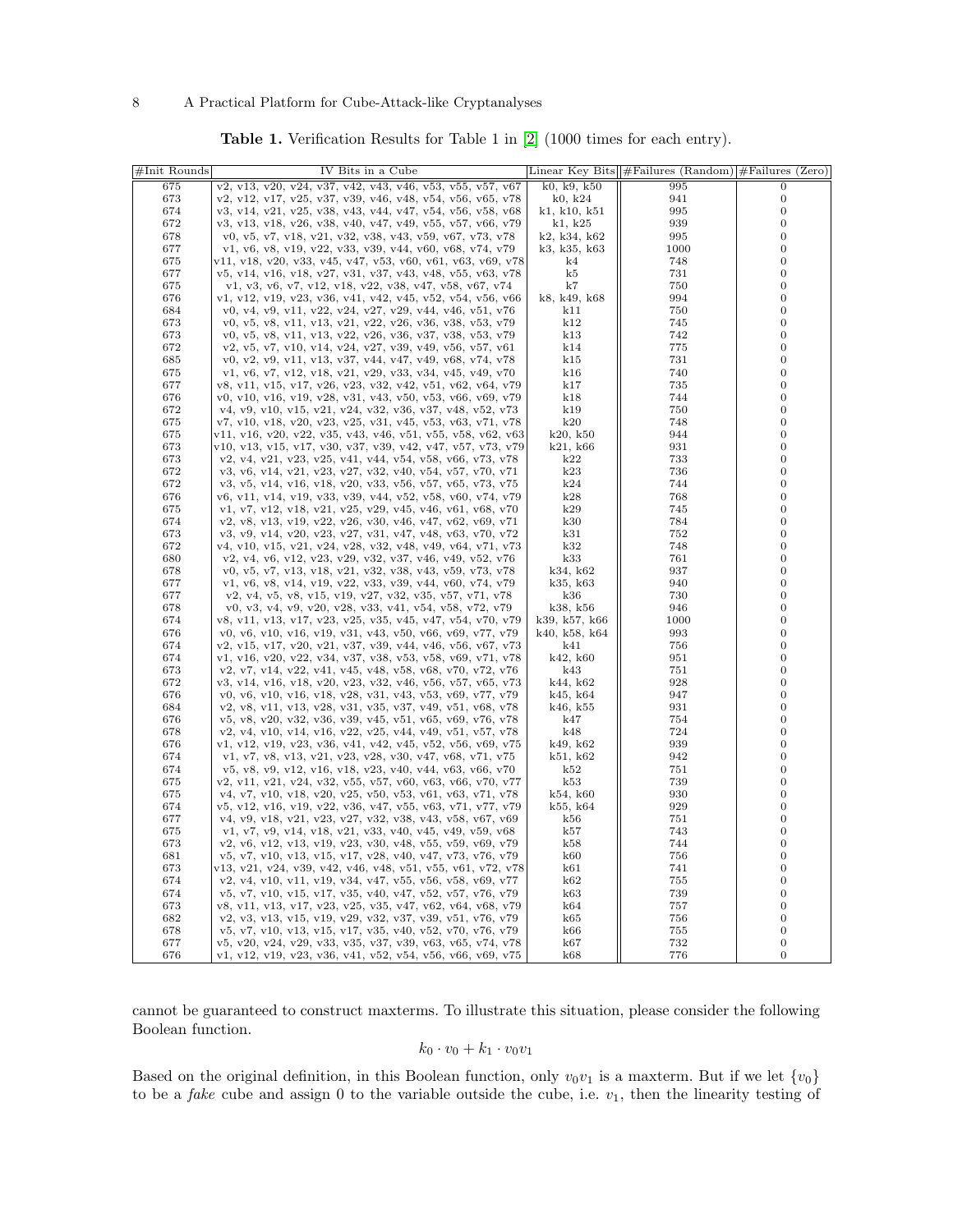<span id="page-8-0"></span>

| #Init Rounds | IV Bits in a Cube           | Linear Key Bits $\ \#$ Failures | (Zero)           |
|--------------|-----------------------------|---------------------------------|------------------|
| 596          | v3, v6, v11, v14, v1, v55   | k0                              | $\Omega$         |
| 579          | v3, v6, v11, v14, v7, v32   | k1, k64                         | 0                |
| 579          | v3, v6, v11, v14, v13, v31  | k2, k65                         | 0                |
| 578          | v3, v6, v11, v14, v5, v46   | k3                              | 0                |
| 576          | v6, v11, v14, v0, v78       | k4                              | 0                |
| 610          | v3, v6, v11, v14, v40, v50  | k5                              | 0                |
| 588          | v3, v6, v11, v14, v22, v53  | k7                              | $\boldsymbol{0}$ |
| 588          | v3, v6, v11, v14, v35, v62  | k8                              | 0                |
| 594          | v3, v6, v11, v14, v23, v40  | k10                             | 0                |
| 603          | v3, v6, v11, v14, v20, v31  | k13                             | 0                |
| 577          | v3, v6, v11, v14, v76, v78  | k15                             | 0                |
| 587          | v3, v6, v11, v14, v19, v78  | k16                             | 0                |
| 586          | v3, v6, v11, v14, v22, v39  | k18                             | 0                |
| 579          | v3, v11, v14, v22, v48      | k24                             | 0                |
| 579          | v3, v11, v14, v21, v48      | k25                             | 0                |
| 578          | v3, v6, v11, v22, v47       | k26                             | 0                |
| 582          | v3, v6, v11, v33, v43       | k35                             | 0                |
| 579          | v6, v11, v14, v48, v54      | k37                             | 0                |
| 577          | v6, v11, v14, v51, v78      | k38                             | $\boldsymbol{0}$ |
| 597          | v3, v6, v11, v14, v50, v57  | k54                             | 0                |
| 577          | v3, v6, v11, v14, v25, v49  | k55                             | 0                |
| 587          | v3, v6, v11, v13, v23       | k56, k62                        | 0                |
| 611          | v3, v6, v11, v14, v9, v40   | k58, k64                        | 0                |
| 588          | v3, v11, v14, v37, v47      | k59, k65                        | 0                |
| 586          | v3, v6, v11, v14, v39, v73  | k60                             | $\overline{0}$   |
| 603          | v3, v6, v11, v14, v22, v74  | k61                             | 0                |
| 603          | v3, v6, v11, v14, v22, v73  | k62                             | $\boldsymbol{0}$ |
| 596          | v3, v6, v11, v14, v2, v29   | k63                             | 0                |
| 579          | v3, v6, v11, v14, v1, v32   | k64                             | 0                |
| 579          | v3, v6, v11, v14, v15, v33  | k65                             | 0                |
| 595          | v3, v6, v11, v14, v39, v64  | k66                             | 0                |
| 595          | v3, v6, v11, v14, v39, v63  | k67                             | 0                |
| 580          | v3, v27, v30, v78, v2, v46  | k14                             | 0                |
| 599          | v3, v27, v30, v78, v0, v68  | k17                             | 0                |
| 597          | v3, v27, v30, v78, v2, v49  | k19                             | 0                |
| 624          | v3, v27, v30, v78, v7, v11  | k22                             | 0                |
| 605          | v3, v27, v30, v78, v11, v45 | k29                             | 0                |
| 605          | v3, v27, v30, v78, v0, v16  | k31                             | $\overline{0}$   |
| 590          | v27, v30, v78, v1, v36      | k32                             | 0                |
| 588          | v3, v27, v30, v78, v13, v50 | k34                             | $\mathbf{0}$     |
| 587          | v3, v27, v30, v78, v34, v37 | k57                             | 518              |
| 582          | v1, v6, v7, v11, v18, v44   | k20                             | $\boldsymbol{0}$ |
| 582          | v1, v6, v7, v11, v19, v55   | k21                             | 0                |
| 582          | v1, v7, v79, v18, v42       | k9                              | 517              |
| 581          | v1, v7, v11, v79, v18, v43  | k11                             | 501              |
| 606          | v1, v7, v11, v79, v18, v70  | k57                             | $\boldsymbol{0}$ |
| 578          | v1, v7, v11, v79, v13, v48  | k68                             | 0                |

Table 2. Verification Results for the Data in [\[3\]](#page-11-2) (1000 times for each entry).

 $k_0$  will also succeed. We should mention that this does not mean Dinur and Shamir made mistakes in their theoretical analysis or the programming results, and this just shows their programming results do not serves a support to their theorem. Assigning zero to the variables outside the cubes is also a powerful approach to perform attacks, which is exactly what AIDA does. It is easy to see that if Cube Attack can be performed on a certain maxterm (i.e. leaving the other bits undetermined), then AIDA can succeed on the same maxterm (letting the other variables to be zero), but not vice versa.

We will keep the computers running for testing Table 2 in [\[2\]](#page-11-1), but this may take a very long time, because Table 2 involves three times number of variables than Table 1, requiring  $2^{20}$  more computations for each cube. Maybe we can put the verification results of Table 2 on our website later.

## 4.2 Breaking One.Fivium by AIDA – an Algebraic IV Differential Attack

Algebraic IV Differential Attack was proposed earlier than Cube Attack, and it also aims to deduce linear functions of Trivium. We also verified the data provided in the AIDA paper. Our results are listed in Table [2.](#page-8-0)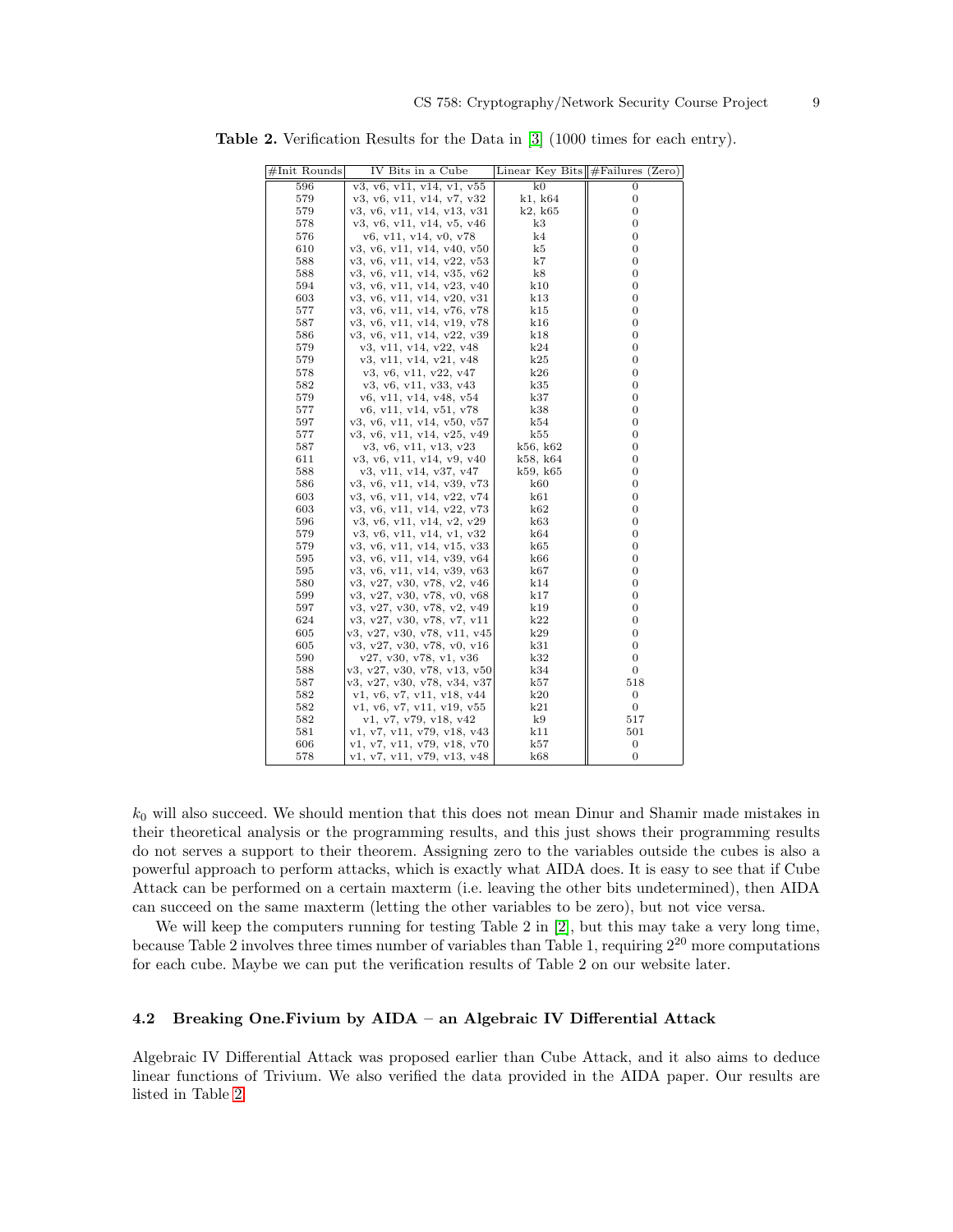| #Init Rounds | IV Bits in a Cube                               | Linear Variables        | $\#$ Failures (Zero) |
|--------------|-------------------------------------------------|-------------------------|----------------------|
| 579          | v3, v20, v28, v36, v42, v55, v77, v78           | k68                     | $\overline{0}$       |
| 579          | v18, v26, v36, v45, v61, v73, v78, v79          | v77, v64, k67           | $\boldsymbol{0}$     |
| 588          | v11, v18, v34, v37, v45, v51, v70, v79          | v78, k66                | $\overline{0}$       |
| 581          | v1, v3, v28, v34, v51, v61, v67                 | k65                     | 0                    |
| 578          | v3, v12, v19, v29, v37, v62, v77                | k64                     | $\mathbf{0}$         |
| 577          | v8, v13, v21, v39, v53, v73, v74                | k63                     | $\mathbf{0}$         |
| 576          | v6, v7, v12, v13, v15, v16, v36, v73            | k62                     | $\mathbf{0}$         |
| 584          | v0, v10, v35, v45, v55, v58, v72, v77           | k61                     | $\overline{0}$       |
| 581          | v6, v7, v10, v27, v35, v36, v67                 | v72, v9, v8, k60        | $\bf{0}$             |
| 587          | v1, v20, v29, v36, v48, v55, v73                | k59                     | $\mathbf{0}$         |
| 586          | v8, v16, v19, v28, v52, v62, v69, v72           | k58                     | $\bf{0}$             |
| 593          | v0, v10, v11, v23, v25, v26, v29, v57, v68, v71 | k57                     | $\mathbf{0}$         |
| 578          | v5, v6, v11, v27, v44, v55, v60, v67            | k56                     | $\bf{0}$             |
| 578          | v0, v3, v7, v20, v21, v31, v66                  | k55                     | $\mathbf{0}$         |
| 577          | v5, v6, v11, v44, v60, v65, v67                 | k54                     | $\bf{0}$             |
| 581          | $v17, v25, v27, v35, v54, v62, v63, v79$        | v65, v64, v50, k53      | $\mathbf{0}$         |
| 579          | v1, v2, v8, v39, v61, v62, v69, v70             | v64, v63, v49, v7, k52  | $\mathbf{0}$         |
| 584          |                                                 | k51                     | $\mathbf{0}$         |
|              | v15, v23, v32, v47, v49, v58, v76               |                         |                      |
| 584          | v0, v5, v14, v23, v38, v48, v67                 | k50                     | 0<br>$\mathbf{0}$    |
| 585          | $v14, v22, v30, v45, v48, v50, v59, v75$        | k49                     |                      |
| 586          | v4, v29, v38, v43, v46, v47, v57, v66, v73      | k48                     | $\mathbf{0}$         |
| 587          | v18, v28, v38, v39, v42, v45, v46, v65, v79     | k47                     | $\mathbf{0}$         |
| 614          | v1, v17, v19, v21, v24, v27, v59, v60, v71      | v25, k46                | $\mathbf{0}$         |
| 590          | v9, v18, v25, v28, v43, v45, v55, v69           | k45                     | $\mathbf{0}$         |
| 577          | v2, v21, v29, v40, v57, v66, v73                | v20, k44                | $\mathbf{0}$         |
| 591          | v1, v7, v8, v32, v39, v42, v67, v74             | v40, k43                | $\mathbf{0}$         |
| 592          | v7, v15, v29, v38, v41, v42, v50, v75           | v39, k42                | $\mathbf{0}$         |
| 589          | v3, v9, v12, v22, v30, v49, v52, v53            | v51, v38, k41           | $\mathbf{0}$         |
| 595          | v19, v30, v36, v38, v43, v46, v58, v63, v79     | k40                     | $\mathbf{0}$         |
| 595          | v4, v5, v21, v22, v37, v38, v39, v72            | v36, k39                | $\mathbf{0}$         |
| 580          | v3, v7, v11, v23, v44, v49, v50                 | v48, v35, k38           | $\overline{0}$       |
| 582          | v1, v7, v9, v15, v46, v47, v59, v68             | v49, v48, v34, k37      | $\mathbf{0}$         |
| 584          | v7, v21, v23, v45, v46, v58, v74, v76           | v48, v47, v33, k36      | $\mathbf{0}$         |
| 581          | $v22, v25, v41, v44, v45, v51, v55, v58, v67$   | v47, v46, v32, k35      | $\mathbf{0}$         |
| 583          | v1, v15, v45, v46, v50, v57, v68, v69           | v44, v31, k34           | $\mathbf{0}$         |
| 582          | v5, v22, v28, v31, v42, v43, v51, v75           | v45, v44, v30, v27, k33 | $\mathbf{0}$         |
| 585          | $v0, v3, v32, v39, v41, v42, v47, v48, v61$     | v44, v43, v29, k32      | 0                    |
| 587          | v4, v20, v37, v42, v43, v54, v64                | v41, v28, k31           | $\mathbf{0}$         |
| 588          | $v10, v11, v25, v26, v39, v40, v47, v56, v70$   | v42, v41, v27, k30      | $\mathbf{0}$         |
| 589          | v0, v2, v11, v30, v40, v41, v53, v54            | v39, v26, k29           | $\mathbf{0}$         |
| 588          | v18, v28, v37, v38, v42, v45, v46, v65, v79     | v40, v39, v25, k28      | $\mathbf{0}$         |
| 579          | v5, v9, v10, v11, v12, v42, v68, v77            | k3                      | $\boldsymbol{0}$     |
| 576          | v5, v8, v12, v28, v31, v67, v74                 | v68, v29, k2            | $\mathbf{0}$         |
| 590          | v9, v10, v19, v33, v41, v68, v77                | v67, k1                 | $\bf{0}$             |
| 578          | v3, v12, v37, v63, v65, v71, v74                | v66, k0                 | $\overline{0}$       |

<span id="page-9-0"></span>Table 3. Verification Results for the Data in [\[14\]](#page-11-13) (1000 times for each entry).

We can see most of the entries of the table in [\[3\]](#page-11-2) passed the linearity testing. However, in another paper [\[14\]](#page-11-13), which also tried to verify the data of AIDA, shows that almost all the data is wrong, which contradicts our results. We think the authors of [\[14\]](#page-11-13) made a mistake that they confused the indices used in AIDA and Cube Attack. In [\[3\]](#page-11-2) the indices are counted from 1 to 80, while the indices in [\[2\]](#page-11-1) are listed from 0 to 79.

## 4.3 Cube Attacks on Trivium

The paper [\[14\]](#page-11-13) mentioned in the last subsection also provides new cubes. In these cubes, the linear equations involve both the key and IV bits. All the data passed our testing, and the results are listed in Table [3.](#page-9-0)

However there is a small mistake in the original Table 3 in [\[14\]](#page-11-13) . The title of the second column is

$$
p(x_1,\ldots,x_{80},v_1,\ldots,v_{80})\ ,
$$

but the indices the authors actually used in the table are from 0 to 79.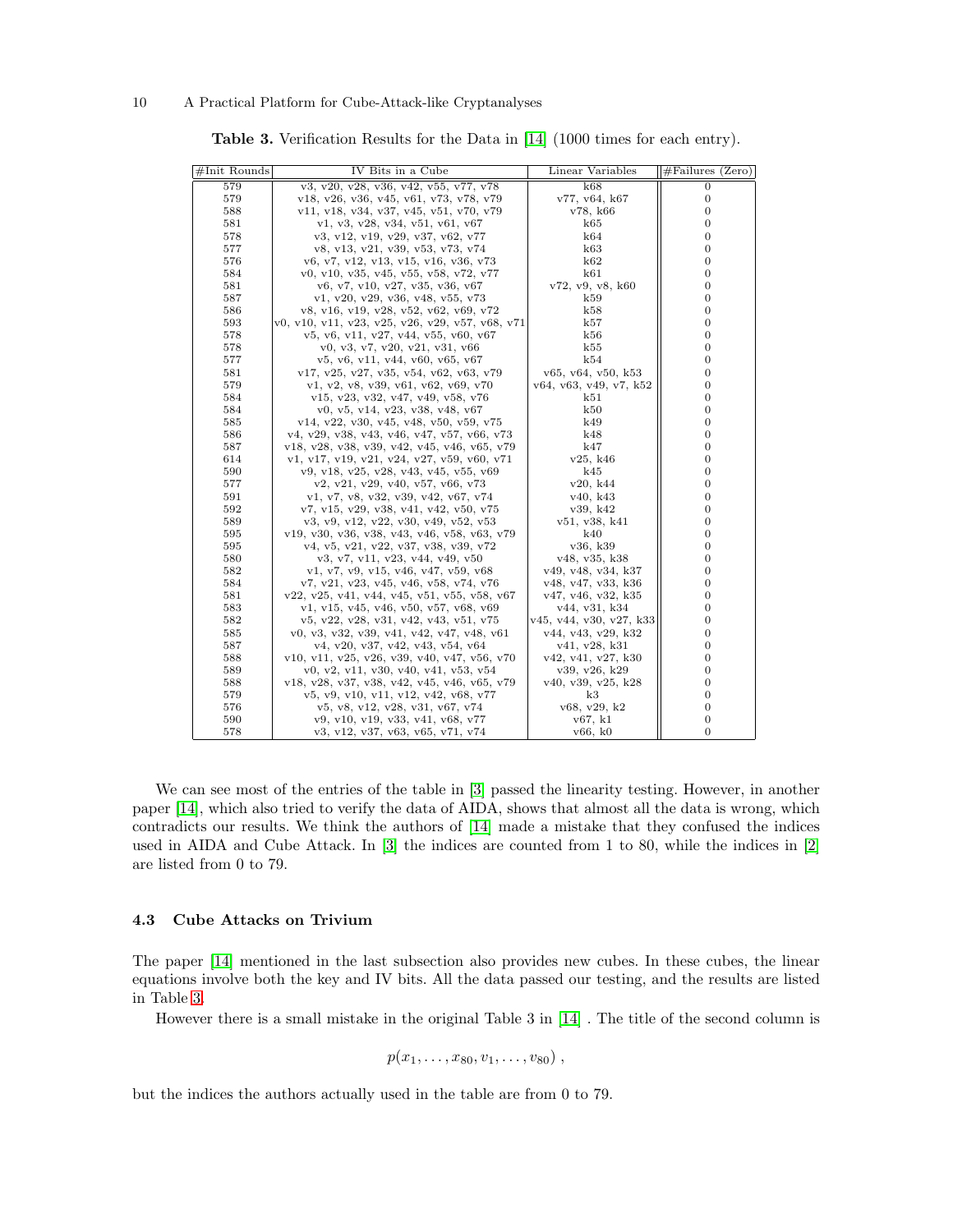| #Init | Indices of the IV Bits in a Cube                                                                         |               | Linear Key Bits $#F \text{ailures (Zero)}$ |
|-------|----------------------------------------------------------------------------------------------------------|---------------|--------------------------------------------|
| 709   | 6, 8, 9, 13, 22, 24, 28, 30, 32, 36, 39, 40, 43, 45, 47, 48, 60, 63, 67, 68, 73, 76, 79                  | k14           | 10                                         |
| 709   | 2, 9, 15, 17, 27, 28, 32, 40, 44, 46, 52, 54, 59, 64, 68, 70, 71, 72, 73, 74, 76, 78, 79                 | k15           | 6                                          |
| 709   | 1, 3, 9, 10, 13, 14, 16, 28, 34, 37, 42, 51, 52, 56, 59, 60, 62, 68, 69, 72, 74, 79                      | k16           | 7                                          |
| 709   | 4, 5, 6, 10, 11, 12, 17, 19, 21, 26, 32, 40, 44, 49, 54, 58, 60, 61, 67, 72, 74, 77, 78                  | k17           | 8                                          |
| 709   | 5, 9, 15, 16, 20, 21, 32, 33, 35, 38, 41, 43, 46, 52, 56, 58, 60, 61, 62, 69, 77, 78, 79                 | k18           | 9                                          |
| 709   | 6, 8, 13, 17, 23, 27, 28, 33, 44, 45, 46, 53, 54, 56, 60, 61, 67, 68, 72, 74, 75, 77, 79                 | k19           | 10                                         |
| 709   | 1, 2, 7, 13, 15, 18, 19, 23, 29, 34, 35, 36, 38, 47, 49, 54, 57, 62, 64, 65, 66, 68, 74                  | k20           | 10                                         |
| 709   | 4, 7, 10, 11, 19, 20, 22, 23, 24, 30, 32, 33, 38, 41, 49, 52, 54, 59, 66, 67, 69, 74, 77                 | k21           | 10                                         |
| 709   | 8, 16, 18, 22, 24, 26, 29, 31, 34, 36, 40, 41, 45, 46, 47, 48, 50, 59, 63, 69, 72, 76, 78                | k22           | 6                                          |
| 709   | 6, 10, 13, 16, 19, 25, 28, 35, 39, 42, 44, 48, 57, 61, 62, 63, 64, 65, 67, 68, 73, 77, 78                | k23           | 8                                          |
| 709   | 2, 4, 7, 15, 17, 18, 20, 23, 24, 27, 29, 35, 45, 47, 48, 51, 57, 59, 63, 65, 67, 74, 77                  | k24           | 10                                         |
| 710   | 3, 5, 8, 16, 18, 19, 21, 24, 25, 28, 30, 36, 46, 48, 49, 52, 58, 60, 64, 66, 68, 75, 78                  | k25           | 10                                         |
| 709   | $\left[5, 10, 13, 14, 15, 22, 26, 27, 32, 35, 36, 45, 46, 50, 51, 56, 59, 60, 63, 64, 77, 78, 79\right]$ | k33           | 8                                          |
| 710   | 2, 6, 8, 9, 19, 23, 24, 29, 32, 33, 34, 42, 47, 49, 51, 52, 53, 57, 61, 64, 73, 77                       | k35           | 10                                         |
| 709   | 0, 3, 6, 8, 11, 17, 28, 34, 38, 39, 41, 43, 46, 51, 52, 53, 54, 56, 64, 65, 70, 72, 78                   | k39           | 8                                          |
| 709   | 5, 6, 11, 19, 27, 31, 32, 39, 40, 44, 47, 49, 51, 52, 56, 58, 59, 63, 65, 66, 69, 71, 79                 | k40           | 6                                          |
| 709   | 7, 9, 10, 15, 17, 24, 25, 26, 33, 36, 43, 45, 52, 56, 59, 60, 61, 63, 68, 71, 74, 77                     | k41           | 8                                          |
| 710   | 8, 10, 11, 16, 18, 25, 26, 27, 34, 37, 44, 46, 53, 57, 60, 61, 62, 64, 69, 72, 75, 78                    | k42           |                                            |
| 711   | 9, 11, 12, 17, 19, 26, 27, 28, 35, 38, 45, 47, 54, 58, 61, 62, 63, 65, 70, 73, 76, 79                    | k43           | 9                                          |
| 709   | 4, 5, 7, 13, 15, 18, 27, 30, 33, 34, 36, 39, 42, 44, 45, 46, 51, 53, 57, 63, 75, 77, 78                  | k47           | 6                                          |
| 709   | 6, 7, 15, 19, 27, 30, 35, 37, 44, 45, 46, 47, 49, 50, 56, 59, 60, 67, 70, 71, 72, 75, 79                 | k48           | 9                                          |
| 709   | 0, 8, 14, 18, 25, 28, 31, 35, 38, 42, 44, 45, 51, 52, 58, 60, 66, 67, 70, 73, 76, 77                     | k49           | 9                                          |
| 709   | 0, 2, 8, 11, 14, 15, 17, 21, 22, 28, 31, 32, 39, 41, 52, 53, 59, 60, 65, 67, 74, 77, 78                  | k50           | 7                                          |
| 709   | 1, 8, 10, 15, 18, 26, 28, 29, 33, 35, 37, 38, 42, 51, 53, 55, 57, 60, 61, 65, 66, 67, 75                 | k51           | 6                                          |
| 710   | 7, 10, 11, 12, 15, 21, 29, 32, 37, 39, 41, 44, 47, 53, 56, 57, 59, 62, 63, 66, 70, 76                    | k21, k52      | 10                                         |
| 710   | 1, 4, 8, 10, 11, 12, 14, 15, 19, 22, 24, 29, 31, 33, 39, 42, 50, 52, 55, 58, 60, 61, 65                  | k53           | 10                                         |
| 712   | 9, 12, 13, 14, 17, 23, 31, 34, 39, 41, 43, 46, 49, 55, 58, 59, 61, 64, 65, 68, 72, 78                    | k23, k54      | 10                                         |
| 713   | 10, 13, 14, 15, 18, 24, 32, 35, 40, 42, 44, 47, 50, 56, 59, 60, 62, 65, 66, 69, 73, 79                   | k24, k55      | 10                                         |
| 709   | 1, 3, 6, 10, 11, 14, 15, 16, 23, 25, 28, 35, 40, 41, 42, 44, 46, 52, 58, 66, 68, 69, 75                  | k57           | 10                                         |
| 709   | 8, 12, 14, 19, 26, 28, 30, 40, 41, 42, 43, 48, 50, 53, 59, 62, 63, 67, 71, 72, 74, 79                    | k21, k49, k58 | 10                                         |
| 709   | 6, 14, 16, 31, 37, 40, 43, 48, 50, 53, 54, 55, 57, 58, 60, 61, 62, 68, 72, 73, 74, 76                    | k59           | 9                                          |
| 709   | 3, 4, 14, 16, 26, 29, 30, 38, 40, 43, 47, 54, 56, 58, 60, 64, 65, 67, 69, 70, 75, 76, 77                 | k60           | 7                                          |
| 711   | 3, 8, 11, 14, 16, 17, 18, 20, 22, 24, 27, 33, 35, 38, 44, 48, 52, 53, 59, 66, 73, 77                     | k61           | 10                                         |
| 712   | 4, 9, 12, 15, 17, 18, 19, 21, 23, 25, 28, 34, 36, 39, 45, 49, 53, 54, 60, 67, 74, 78                     | k62           | 10                                         |
| 709   | 2, 5, 9, 17, 21, 27, 28, 30, 35, 37, 46, 48, 50, 53, 54, 60, 61, 63, 65, 69, 71, 73, 79                  | k19, k63      | 10                                         |
| 709   | 1, 7, 12, 15, 18, 27, 30, 41, 44, 46, 47, 48, 49, 52, 53, 54, 56, 59, 62, 63, 66, 69, 79                 | k67           | 6                                          |
| 709   | 6, 11, 16, 19, 26, 34, 36, 39, 41, 42, 47, 49, 52, 54, 57, 59, 66, 67, 71, 72, 76, 79                    | k72           | 8                                          |
| 709   | 1, 3, 4, 6, 12, 14, 15, 19, 25, 26, 28, 29, 35, 40, 49, 52, 57, 64, 66, 67, 68, 72, 75                   | k73           | 8                                          |
| 710   | 2, 4, 5, 7, 13, 15, 16, 20, 26, 27, 29, 30, 36, 41, 50, 53, 58, 65, 67, 68, 69, 73, 76                   | k74           | 6                                          |
| 711   | 3, 5, 6, 8, 14, 16, 17, 21, 27, 28, 30, 31, 37, 42, 51, 54, 59, 66, 68, 69, 70, 74, 77                   | k75           | 10                                         |
| 712   | 4, 6, 7, 9, 15, 17, 18, 22, 28, 29, 31, 32, 38, 43, 52, 55, 60, 67, 69, 70, 71, 75, 78                   | k76           | 10                                         |

<span id="page-10-0"></span>Table 4. Verification Results for the Data in [\[8\]](#page-11-7) (10 times for each entry).

#### 4.4 The Cube Attack on Stream Cipher Trivium and Quadraticity Tests

Recently, one paper which extends the idea of Cube-Attack-like cryptanalyses to solving quadratic functions was put online [\[8\]](#page-11-7). This paper also provides some new cubes to compute linear functions. We also tested this set of data, but unfortunately little data passed. The results are listed in Table [4.](#page-10-0)

# 5 Conclusion and Further Works

In this paper, we have designed a platform to perform the Cube-Attack-like cryptanalyses. Efficient algorithms are applied in the program. The experimental data in the papers [\[2,](#page-11-1)[3,](#page-11-2)[8,](#page-11-7)[14\]](#page-11-13) are tested and interesting results showed up. By analyzing the testing results, we find certain improper assumption made by Dinur and Shamir when they implemented their theorem by setting the variables outside cubes to be 0. And another paper [\[14\]](#page-11-13) argues that the verifications for AIDA all failed, but our second finding implies that the author may have been confused by the indices used in AIDA and Cube Attack, because our experimental result shows a pretty good survival of the data from AIDA.

Besides the local/offline platform, a web-based application is also launched for public use. Linearity verification of AIDA on Trivium is available to test online by user-specified IV indices and with reduced rounds. Indication of whether the result is linear and the matched keys expression are returned and displayed on the web page, along with the total processing time.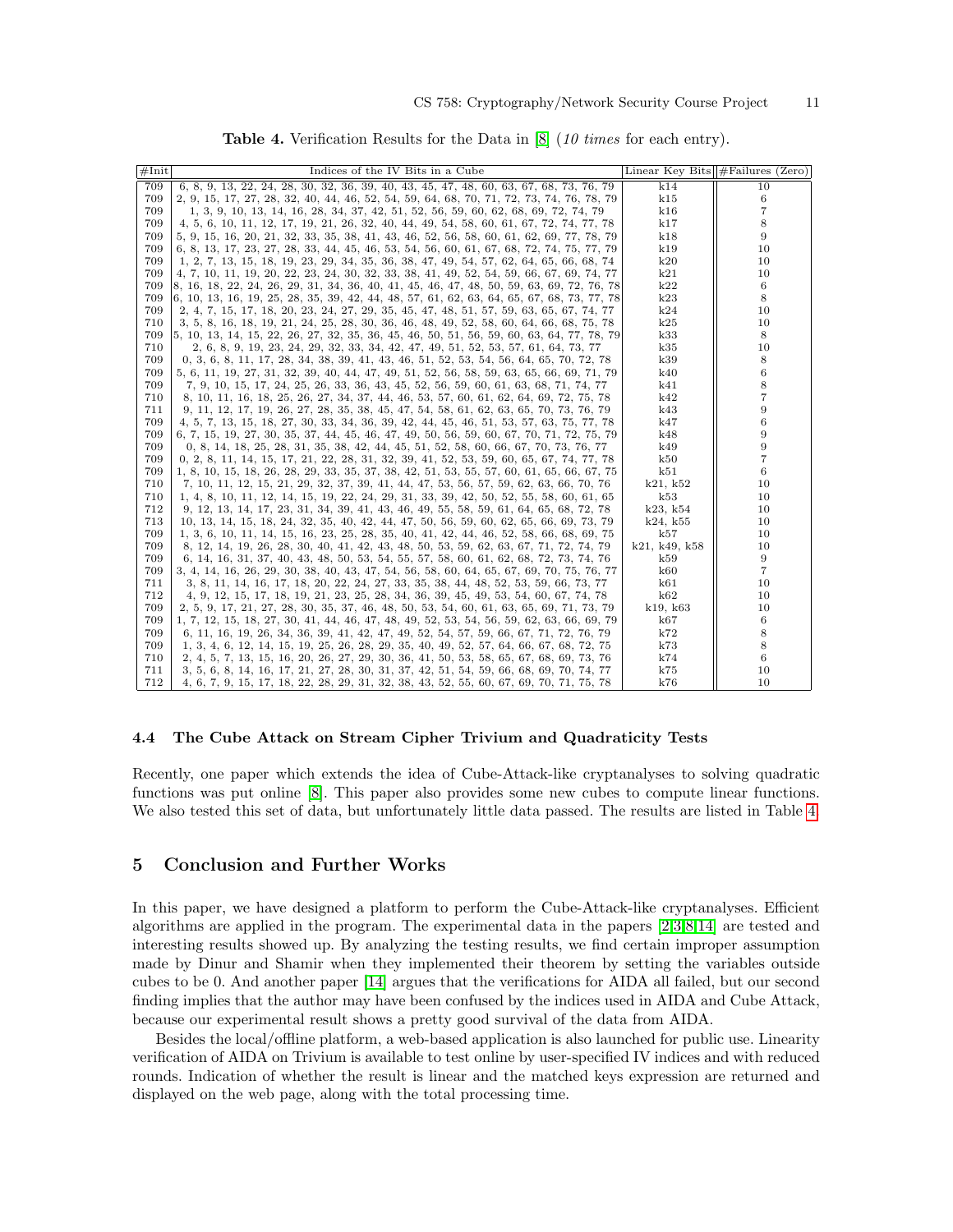We also found and fixed a bug in the source code of Trivium provided on the official website. The original source code cannot be compiled on many 64-bit platforms, such as Mac and Ubuntu. We also notified the authors of Trivium and provided the patch to the code. Please refer to the appendix for the details.

In the future, we will continue exploring the linearity verification of data in other papers, such as [\[6\]](#page-11-5) and [\[15\]](#page-11-14). Besides, other properties, such as unbalance and presence of a variable, will also be tested based on our current work. In order to do all jobs efficiently, we plan to change the platform language from Python to C, so that cubes with large sizes are also possible to be evaluated. In addition, although the paper [\[4\]](#page-11-3) is not targeted for the attacks on Trivium, it indeed reveals a number of innovative ideas that can be used in our future works to speed up the linearity testing algorithm, e.g. by utilizing Reed-Muller transform.

# References

- <span id="page-11-0"></span>1. Dinur, I., Shamir, A.: Cube Attacks on Tweakable Black Box Polynomials. Cryptology ePrint Archive, Report 2008/385 (2008) <http://eprint.iacr.org/>.
- <span id="page-11-1"></span>2. Dinur, I., Shamir, A.: Cube Attacks on Tweakable Black Box Polynomials. EUROCRYPT'09. LNCS 5479 (2009) pp. 278–299
- <span id="page-11-2"></span>3. Vielhaber, M.: Breaking ONE.FIVIUM by AIDA – an Algebraic IV Differential Attack. Cryptology ePrint Archive, Report 2007/413 (2007) <http://eprint.iacr.org/>.
- <span id="page-11-3"></span>4. Vielhaber, M.: AIDA Breaks BIVIUM (A&B) in 1 Minute Dual Core CPU Time. Cryptology ePrint Archive, Report 2009/402 (2009) <http://eprint.iacr.org/>.
- <span id="page-11-4"></span>5. Lai, X.: Higher Order Derivatives and Differential Cryptanalysis. Communications and Cryptography: Two Sides of One Tapestry (1994) pp. 227
- <span id="page-11-5"></span>6. Aumasson, J., Dinur, I., Meier, W., Shamir, A.: Cube Testers and Key Recovery Attacks on Reduced-Round MD6 and Trivium. FSE'09. LNCS 5665 (2009) pp. 1–22
- <span id="page-11-6"></span>7. Rivest, R., Agre, B., Bailey, D., Crutchfield, C., Dodis, Y., Fleming, K., Khan, A., Krishnamurthy, J., Lin, Y., Reyzin, L., et al.: The MD6 hash function – A proposal to NIST for SHA-3. (2008)
- <span id="page-11-7"></span>8. Mroczkowski, P., Szmidt, J.: The Cube Attack on Stream Cipher Trivium and Quadraticity Tests. Cryptology ePrint Archive, Report 2010/580 (2010) <http://eprint.iacr.org/>.
- <span id="page-11-8"></span>9. De Canniere, C., Preneel, B.: Trivium specifications. In: eSTREAM, ECRYPT Stream Cipher Project, Citeseer
- <span id="page-11-9"></span>10. Cusick, T., Stanica, P.: Cryptographic Boolean Functions and Applications. Academic Press (2009)
- <span id="page-11-10"></span>11. Carlet, C.: Boolean Function. In: Encyclopedia of Cryptography and Security. Springer (2005)
- <span id="page-11-11"></span>12. Blum, M., Luby, M., Rubinfeld, R.: Self-testing/correcting with applications to numerical problems. In: Proceedings of the twenty-second annual ACM symposium on Theory of computing. STOC '90, New York, NY, USA, ACM (1990) 73–83
- <span id="page-11-12"></span>13. Bellare, M., Coppersmith, D., Hastad, J., Kiwi, M., Sudan, M.: Linearity Testing in Characteristic Two. In: 1995 IEEE 36th Annual Symposium on Foundations of Computer Science, IEEE Computer Society Press (1995) 432
- <span id="page-11-13"></span>14. Bedi, S.S., Pillai, N.R.: Cube Attacks on Trivium. Cryptology ePrint Archive, Report 2009/015 (2009) <http://eprint.iacr.org/>.
- <span id="page-11-14"></span>15. Dinur, I., Shamir, A.: Breaking Grain-128 with Dynamic Cube Attacks. Cryptology ePrint Archive, Report 2010/570 (2010) <http://eprint.iacr.org/>.

## Appendix. A Bug in the Source Code of Trivium

There is a bug in the original source code of Trivium provided on the official website. Here we briefly talk about how to target and fix the bug.

Since different C compilers may interpret the code differently, the source code can pass the compilation on 32-bit platform as well as Windows 64-bit Visual Studio building environment, but will fail on 64-bit Linux or Mac OS, since the latter two are more restricted on compiling rules.

The bug appears in trivium.c, at the line where  $Z(w)$  is pre-defined as the following statement.